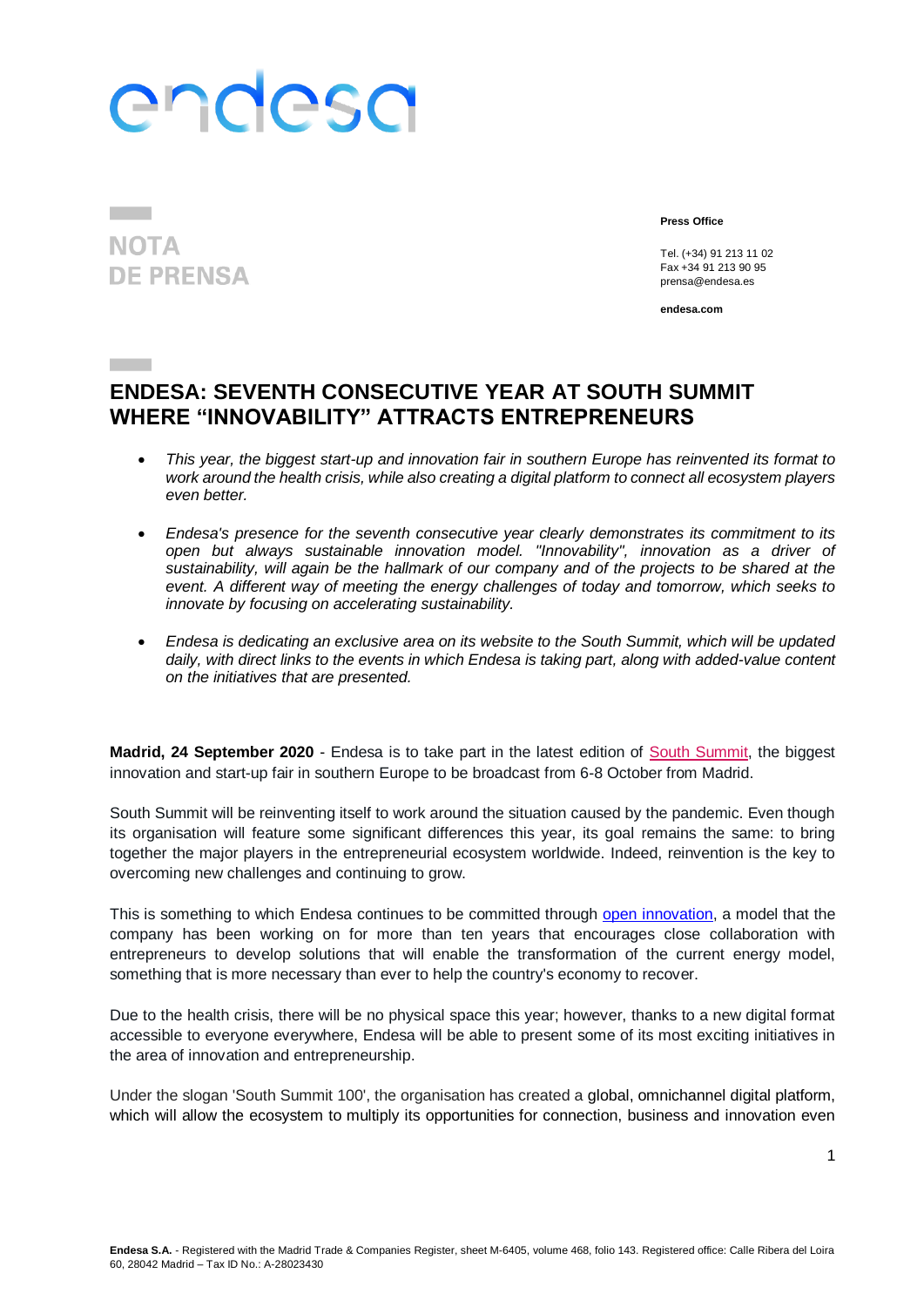

more. **La Nave**, the South Summit's headquarters since 2016, will be the nerve centre in which the different sets will be located and from where all the scheduled events will be broadcast. This year, for the first time, the surroundings of the Royal Palace will also become an innovation centre, offering a variety of areas for outdoor networking and private meetings. Other Madrid landmarks will also serve as venues hosting debates on the hottest topics in the sector.

The **multi-channel digital platform** will enable all attendees from anywhere in the world to connect to ecosystem players like Endesa in order to enjoy other exclusive content linked to innovation and access the VIP meetings that will be broadcast every afternoon.

**Endesa CEO, José Bogas, and María Benjumea, chairperson and founder of The South Summit**, will be meeting to analyse the commitment of large corporations to open innovation and how innovation and sustainability inexorably go hand in hand. This meeting can be followed on Thursday 7 October from 3 pm on the South Summit digital platform, which can be accessed by registering [here.](https://2020.southsummit.co/attendance/event/index/37844/EN)

#### **Endesa Participation**

Among the main topics to be discussed over the three days (tracks and verticals), Endesa experts will take part in:

#### The **HEALTH** track **(Tuesday 6 October)**:

 Ignacio Día de Tuesta, a cardiovascular surgeon, pilot and inventor, will talk about how they developed the 'Andalucía Respira' respirator during the lockdown, which is the only alternative to conventional respirators with CE marking in the field of clinical research authorised by the Spanish Agency of Medicines and Medical Devices (AEMPS) and Endesa's role in the project.

#### The **MOBILITY & SMARTCITIES track (Wednesday 7 October)**:

 We present one of our flagship projects, the **[#eCitySevilla](https://www.endesa.com/es/prensa/sala-de-prensa/noticias/transicion-energetica/digitalizacion/endesa-disena-una-isla-de-la-cartuja-cien-por-cien-renovable-en-2025)** project, a public-private collaborative initiative led by the Regional Government of Andalusia, Seville City Council, Cartuja Science and Technology Park and Endesa, which proposes the development of a model city in an open, digital, carbon-free and sustainable ecosystem by 2025, anticipating the energy and climate targets set for 2050 by twenty-five years. On completion of the project in 2025, the Isla de la Cartuja will have a 100% renewable energy supply, efficient buildings and charging points to foster sustainable electric mobility, all of which will operate on a connected, autonomous system, connected to a fully digitised smart grid that will be smart-managed from an open data platform.

The **ENERGY & SUSTAINABILITY** track **(Wednesday 7 October)**: